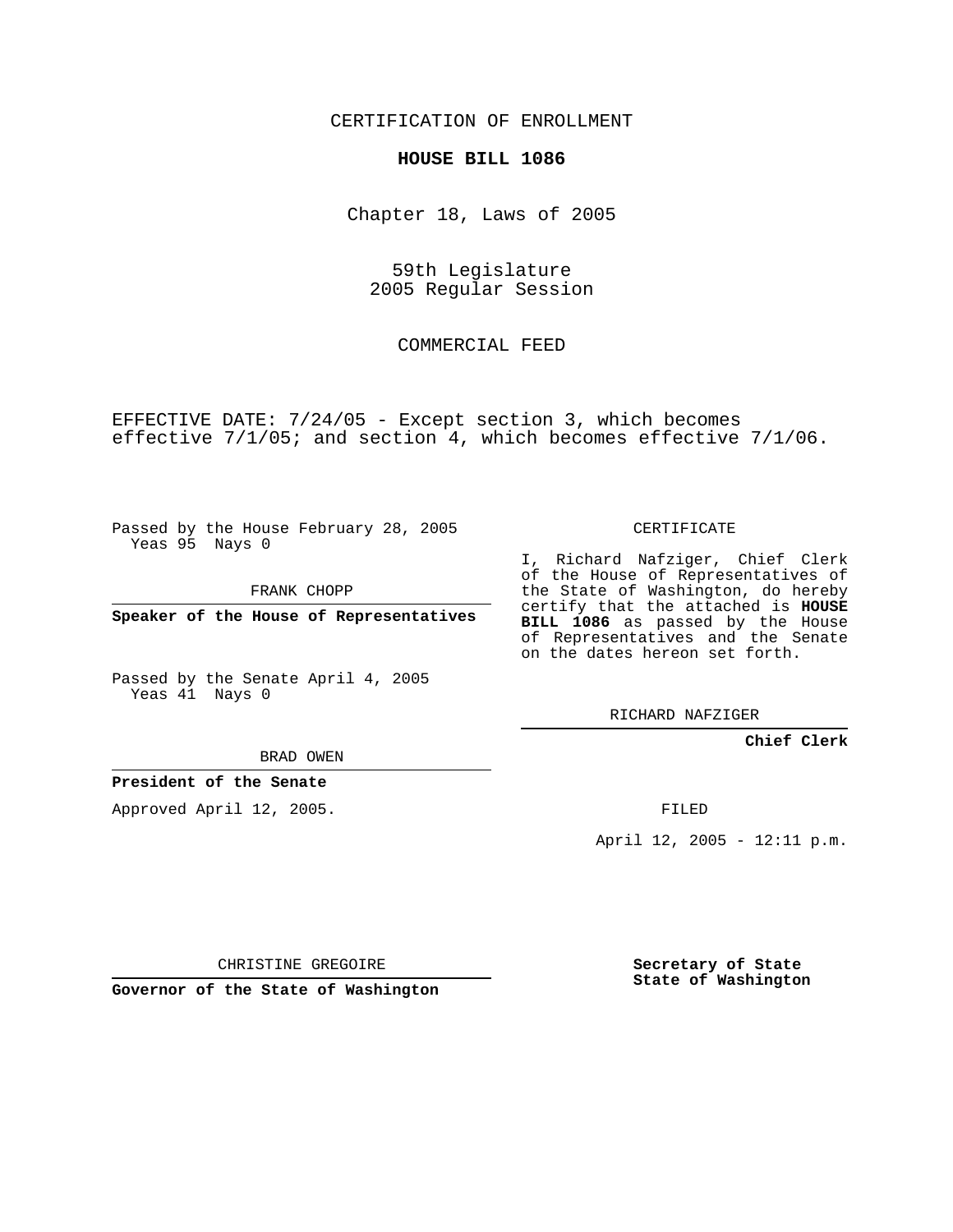## **HOUSE BILL 1086** \_\_\_\_\_\_\_\_\_\_\_\_\_\_\_\_\_\_\_\_\_\_\_\_\_\_\_\_\_\_\_\_\_\_\_\_\_\_\_\_\_\_\_\_\_

\_\_\_\_\_\_\_\_\_\_\_\_\_\_\_\_\_\_\_\_\_\_\_\_\_\_\_\_\_\_\_\_\_\_\_\_\_\_\_\_\_\_\_\_\_

Passed Legislature - 2005 Regular Session

## **State of Washington 59th Legislature 2005 Regular Session**

**By** Representatives Linville, Kristiansen and Pettigrew; by request of Department of Agriculture

Read first time 01/13/2005. Referred to Committee on Economic Development, Agriculture & Trade.

 AN ACT Relating to commercial feed; amending RCW 15.53.901, 15.53.9013, 15.53.9014, 15.53.9014, 15.53.9016, 15.53.9018, 15.53.9024, and 15.53.9044; adding a new section to chapter 15.53 RCW; repealing RCW 15.53.9053; providing effective dates; providing an expiration 5 date; and declaring an emergency.

BE IT ENACTED BY THE LEGISLATURE OF THE STATE OF WASHINGTON:

 **Sec. 1.** RCW 15.53.901 and 1995 c 374 s 33 are each amended to read as follows:

 The definitions set forth in this section apply throughout this chapter.

 (1) "Brand name" means a word, name, symbol, or device, or any combination thereof, identifying the commercial feed of a distributor or registrant and distinguishing it from that of others.

 (2) "Commercial feed" means all materials or combination of materials that are distributed or intended for distribution for use as feed or for mixing in feed, unless such materials are specifically exempted. Unmixed whole seeds and physically altered entire unmixed seeds, when such whole seeds or physically altered seeds are not chemically changed or not adulterated within the meaning of RCW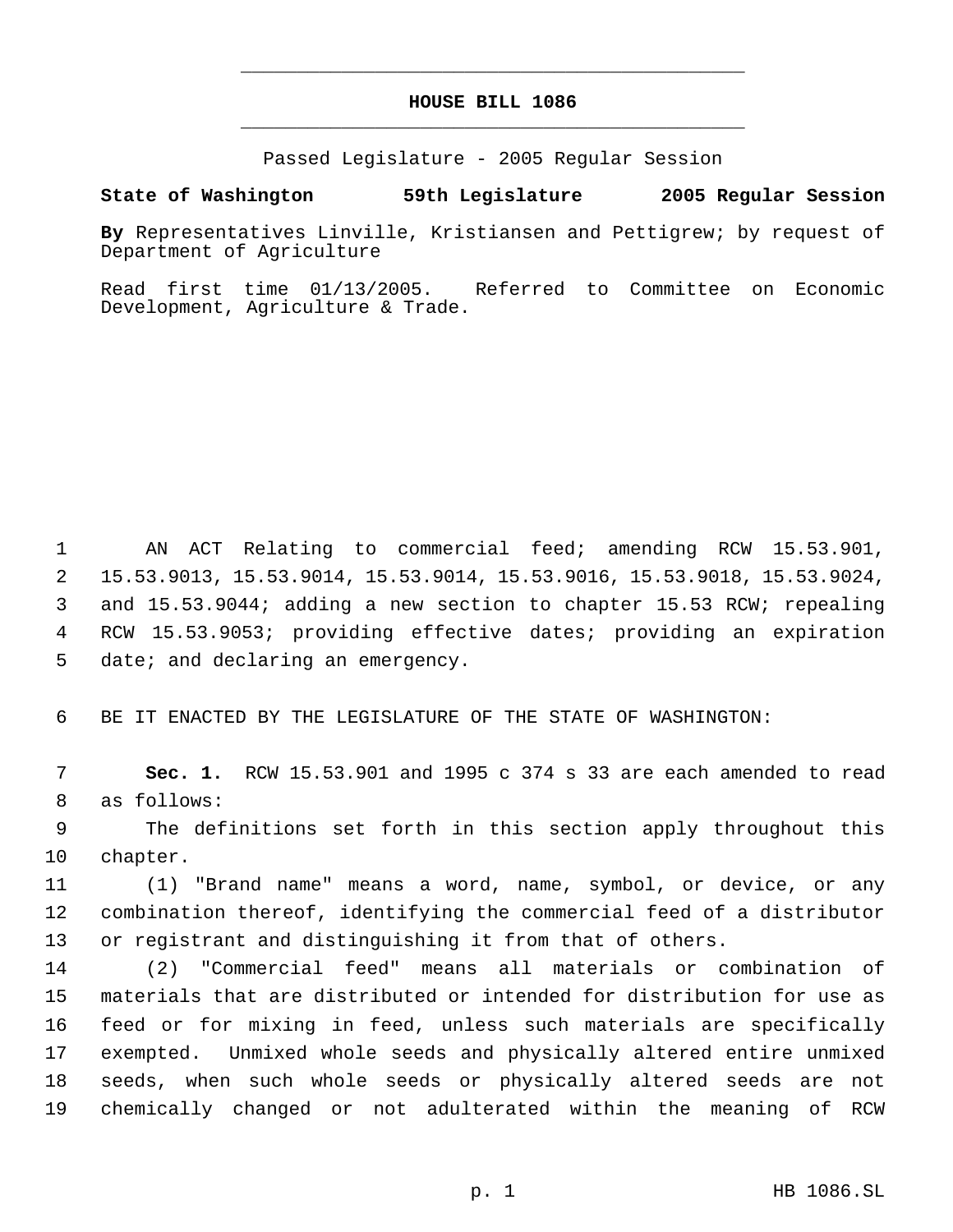15.53.902, are exempt. The department by rule may exempt from this definition, or from specific provisions of this chapter, commodities such as hay, straw, stover, silage, cobs, husks, hulls, and individual chemical compounds or substances when such commodities, compounds, or substances are not intermixed with other materials, and are not adulterated within the meaning of RCW 15.53.902.

 (3) "Contract feeder" means a person who is an independent contractor and feeds commercial feed to animals pursuant to a contract whereby such commercial feed is supplied, furnished, or otherwise provided to such person and whereby such person's remuneration is determined all or in part by feed consumption, mortality, profits, or amount or quality of product.

 (4) "Customer-formula feed" means commercial feed that consists of a mixture of commercial feeds or feed ingredients, or both, each batch of which is manufactured according to the instructions of the final purchaser.

 (5) "Department" means the department of agriculture of the state of Washington or its duly authorized representative.

 (6) "Director" means the director of the department or a duly authorized representative.

 (7) "Distribute" means to offer for sale, sell, exchange or barter, commercial feed; or to supply, furnish, or otherwise provide commercial feed to a contract feeder.

(8) "Distributor" means a person who distributes.

 (9) "Drug" means an article intended for use in the diagnosis, cure, mitigation, treatment, or prevention of disease in animals other than people and articles, other than feed intended to affect the structure or a function of the animal body.

29 (10) ((<del>"Exempt buyer" means a licensee who has agreed to be</del> responsible for reporting tonnage and paying inspection fees for all commercial feeds they distribute. An exempt buyer must apply for 32 exempt buyer status with the department. The department shall maintain 33 a list of all exempt buyers and make the list available on request.)) "Facility" means any place where a commercial feed is manufactured, 35 repackaged, sold, transloaded, or stored for later distribution.

 (11) "Feed ingredient" means each of the constituent materials making up a commercial feed.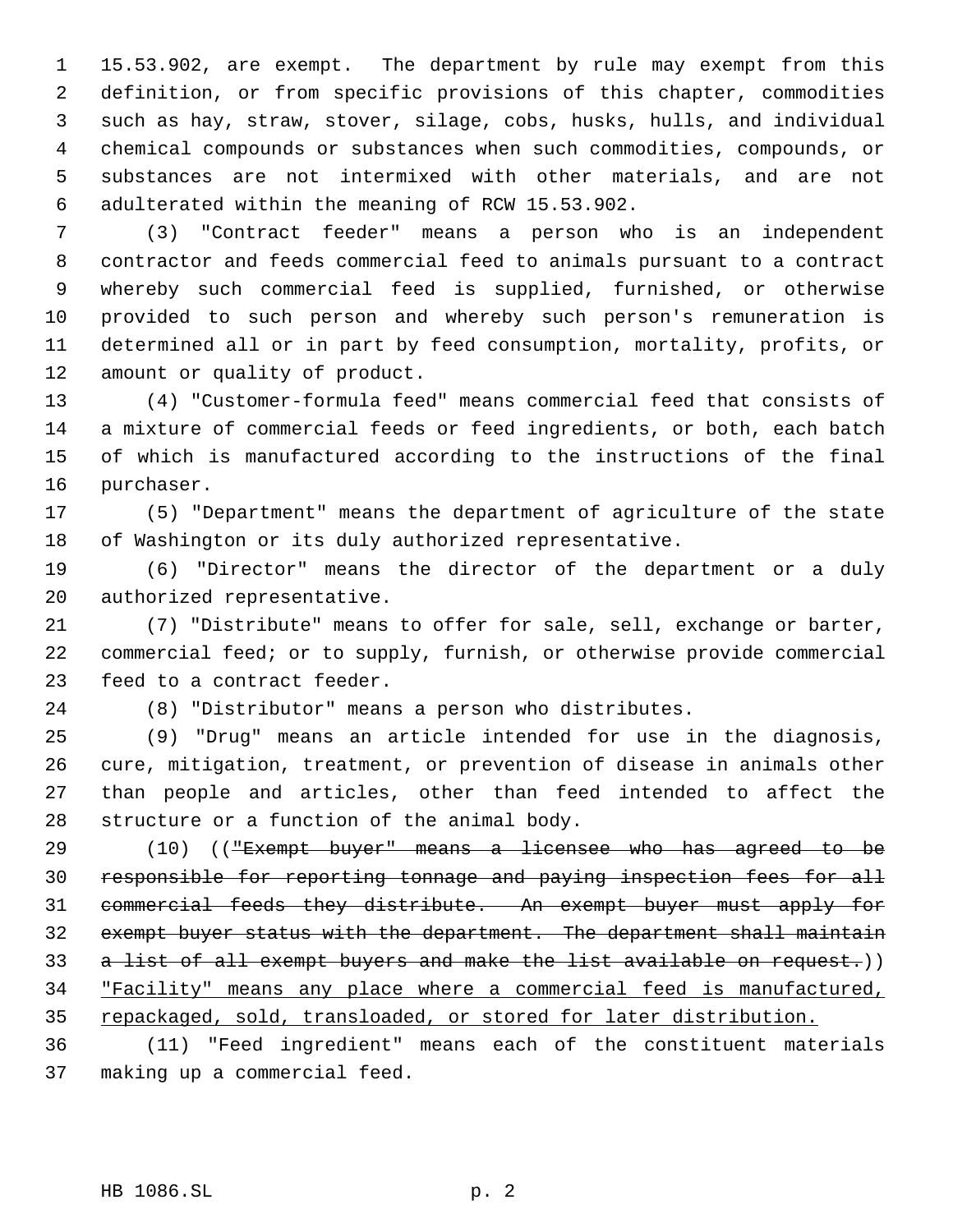(12) "Final purchaser" means a person who purchases commercial feed to feed to animals in his or her care.

 (13) "Initial distributor" means a person who first distributes a commercial feed in or into this state.

 (14) "Label" means a display of written, printed, or graphic matter upon or affixed to the container in which a commercial feed is distributed, or on the invoice or delivery slip with which a commercial feed is distributed.

 (15) "Labeling" means all labels and other written, printed, or graphic matter: (a) Upon a commercial feed or any of its containers or wrappers; or (b) accompanying such commercial feed.

 (16) "Licensee" means a person who holds a commercial feed license as prescribed in this chapter.

 (17) "Manufacture" means to grind, mix or blend, or further process a commercial feed for distribution.

 (18) "Medicated feed" means a commercial feed containing a drug or other medication.

 (19) "Mineral feed" means a commercial feed intended to supply primarily mineral elements or inorganic nutrients.

 (20) "Official sample" means a sample of feed taken by the department, obtained and analyzed as provided in RCW 15.53.9024 (3), (5), or (6).

(21) "Percent" or "percentage" means percentage by weight.

 (22) "Person" means an individual, firm, partnership, corporation, or association.

 (23) "Pet" means a domesticated animal normally maintained in or near the household of the owner of the pet.

 (24) "Pet food" means a commercial feed prepared and distributed for consumption by pets.

 (25) "Product name" means the name of the commercial feed that identifies it as to kind, class, or specific use.

 (26) "Responsible buyer" means a licensee who is not the final purchaser of a commercial feed and has agreed to be responsible for 34 reporting tonnage and paying inspection fees for all commercial feeds 35 they distribute.

(27) "Retail" means to distribute to the final purchaser.

 $((+27))$   $(28)$  "Sell" or "sale" includes exchange.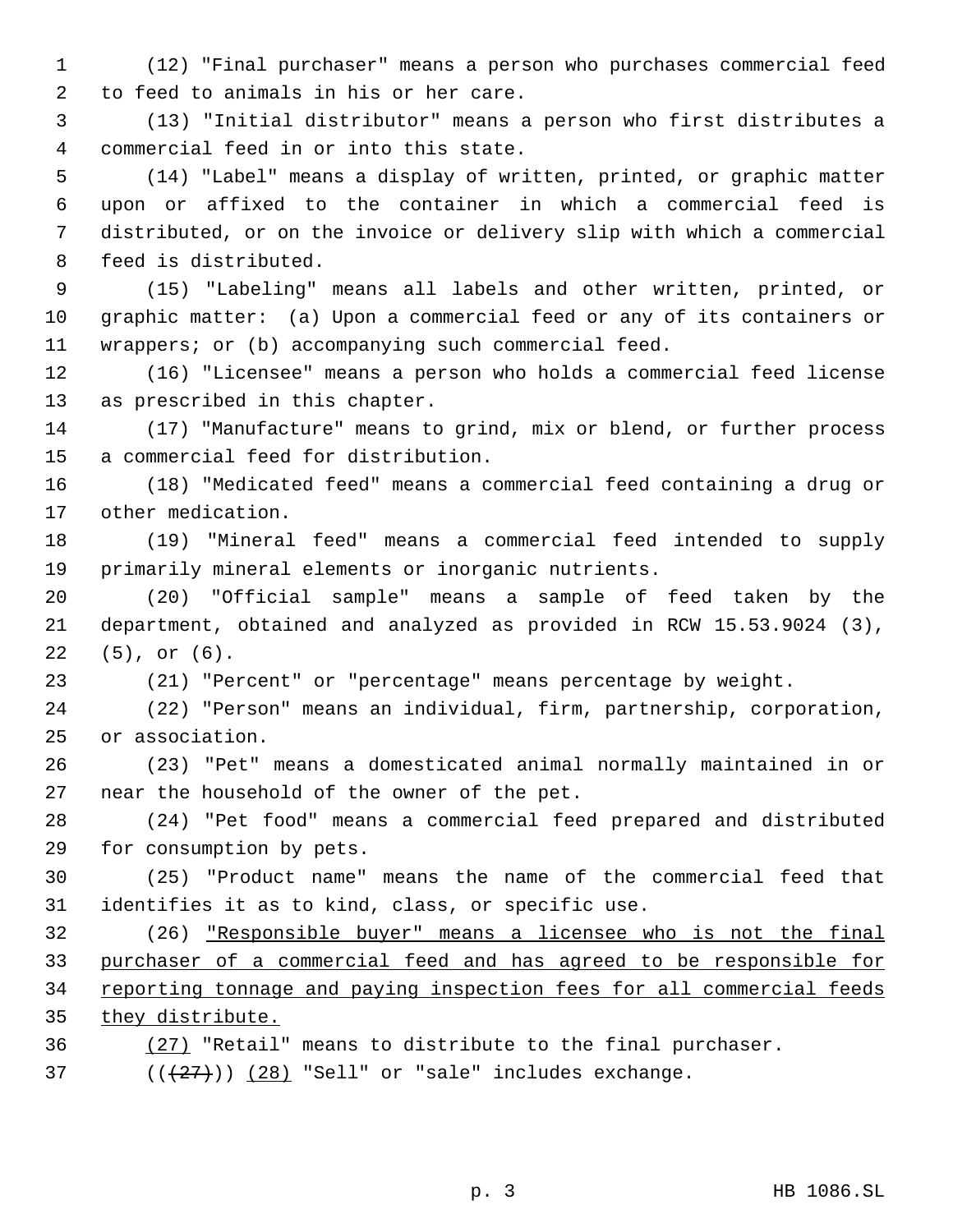1 (( $(28)$ )) (29) "Specialty pet" means a domesticated animal pet normally maintained in a cage or tank, such as, but not limited to, gerbils, hamsters, canaries, psittacine birds, mynahs, finches, tropical fish, goldfish, snakes, and turtles.

5  $((+29))$  (30) "Specialty pet food" means a commercial feed prepared 6 and distributed for consumption by specialty pets.

7 (( $(30)$ )) (31) "Ton" means a net weight of two thousand pounds 8 avoirdupois.

9 (( $(31)$ ) (32) "Transload" means to transfer commercial feed from 10 one carrier to another carrier without processing or blending the 11 ingredients, for example, transferred from rail car to trucks or 12 shipping containers.

13 (33) "Quantity statement" means the net weight (mass), net volume 14 (liquid or dry), or count.

15 **Sec. 2.** RCW 15.53.9013 and 1995 c 374 s 35 are each amended to 16 read as follows:

17 (1) ((Beginning January 1, 1996, a)) Except as provided under 18 subsection (2) of this section, any person: (a) Who manufactures a 19 commercial feed( $\left(\frac{1}{t} + \frac{1}{t} + \frac{1}{t} + \frac{1}{t} + \frac{1}{t} + \frac{1}{t} + \frac{1}{t} + \frac{1}{t} + \frac{1}{t} + \frac{1}{t} + \frac{1}{t} + \frac{1}{t} + \frac{1}{t} + \frac{1}{t} + \frac{1}{t} + \frac{1}{t} + \frac{1}{t} + \frac{1}{t} + \frac{1}{t} + \frac{1}{t} + \frac{1}{t} + \frac{1}{t} + \frac{1}{t} + \frac{1}{t} + \frac{1}{t}$ 20 in this state; (b) who distributes a commercial feed in or into this 21 state; or (c) whose name appears ((as the responsible party)) on a 22 commercial feed label ((to be distributed in or into this state shall)) 23 as guarantor, must first obtain from the department a commercial feed 24 license for each facility((- Sale of)) that distributes in or into 25 this state.

26 (2) The following persons are exempt from the requirement of a 27 commercial feed license:

28 (a) Any person who makes only retail sales of commercial feed which 29 bears labeling or other approved indication that the commercial feed is 30 from a licensed manufacturer, quarantor, or distributor who has assumed 31 full responsibility for reporting and paying the inspection fee due 32 under this act;

 (b) Any person distributing only pet food or specialty pet food; (c) Any person distributing food processing byproducts from fruit, vegetable, or potato processing plants, freezing or dehydrating facilities, or juice or jelly preserving plants, except that the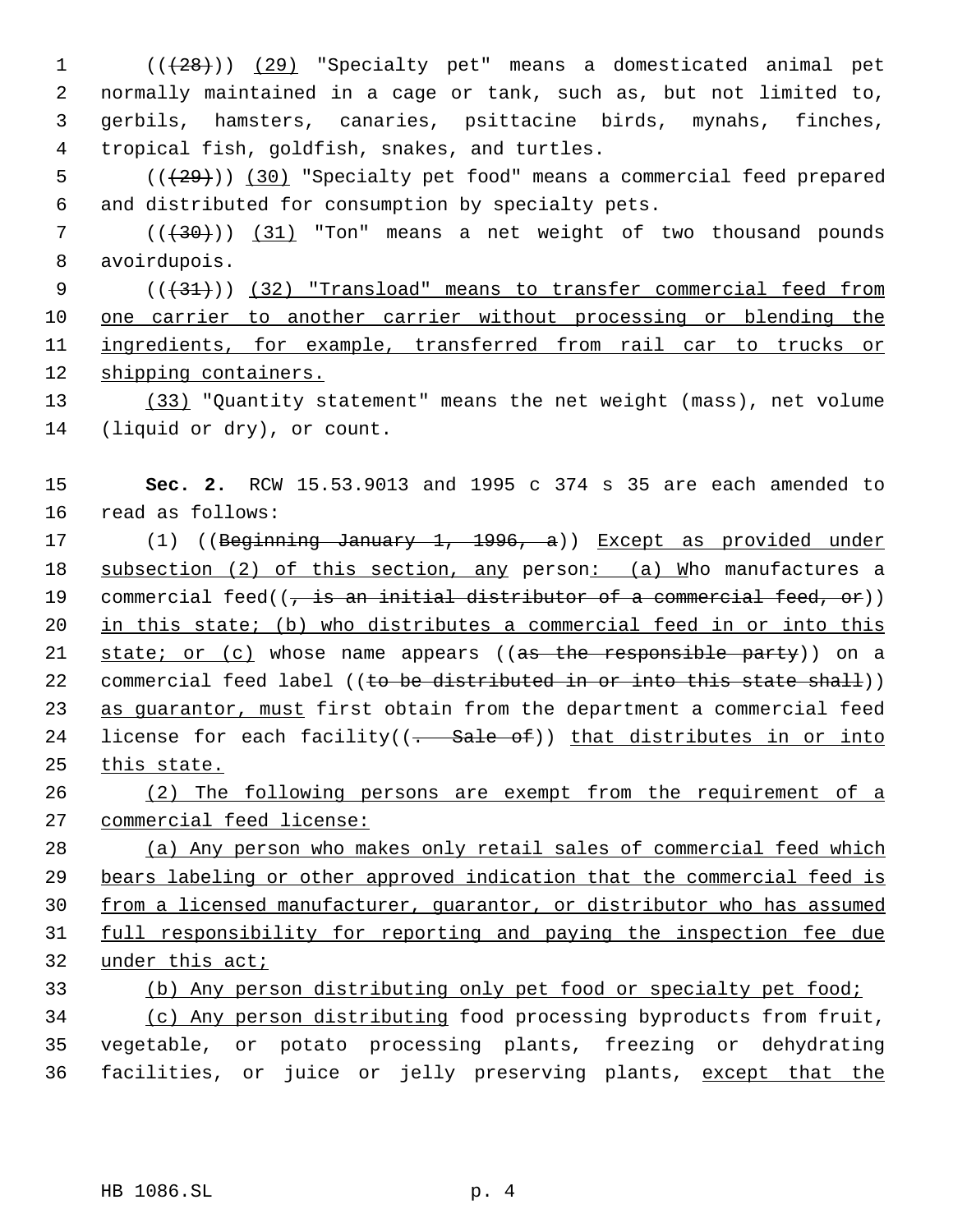1 distribution of byproducts or products of sugar refineries are not

2 exempt from the requirement of a commercial feed license; and

 (d) Any person distributing bona fide experimental feed on which 4 accurate records and experimental programs are maintained( $\left(\frac{1}{f} - \frac{1}{f}\right)$  food and specialty pet food are exempt from the requirement of a commercial feed license. The sale of byproducts or products of sugar refineries are not exempt from the requirement of a commercial feed  $8 \quad \text{Hicense}$ ).

9  $((+2))$   $(3)$  Application for a commercial feed license  $((shall))$ 10 must be made annually on forms provided by the department and ((shall)) 11 must be accompanied by a fee of fifty dollars((, except that for the 12 period beginning January 1, 1996, and ending June 30, 1996, the fee 13 shall be twenty-five dollars. The commercial feed license shall expire 14 on June 30th of each year)).

15  $((+3))$   $(4)$  The commercial feed license expires on June 30th of 16 each year. The application and fee for a commercial feed license 17 renewal is due July 1st of each year. If a completed application and 18 appropriate fee is not received by July 1st, a late renewal fee of 19 fifty dollars per facility will be assessed in addition to the license 20 fee and must be paid by the applicant before the renewal license is 21 issued. A late renewal fee will not apply if the applicant furnishes 22 an affidavit that he or she has not distributed a commercial feed 23 subsequent to the expiration of his or her prior license. The 24 assessment of the late renewal fee will not prevent the department from 25 taking other action as provided for in this chapter.

26 (5) An application for a commercial feed license ((shall)) must 27 include ((the following)):

- 28 (a) The name and mailing address of the applicant;
- 29 (b) The physical address of the facility;

30 (c) The name, contact information, and signature of the applicant; 31 and

32 (d) Other information required by the department by rule.

 (((4) After January 1, 1996, application for license renewal is due 34 July 1st of each year. If an application for license renewal provided for in this section is not filed with the department prior to July 15th, a delinquency fee of fifty dollars shall be assessed and added to the original fee and must be paid by the applicant before the renewal license is issued. The assessment of the delinquency fee shall not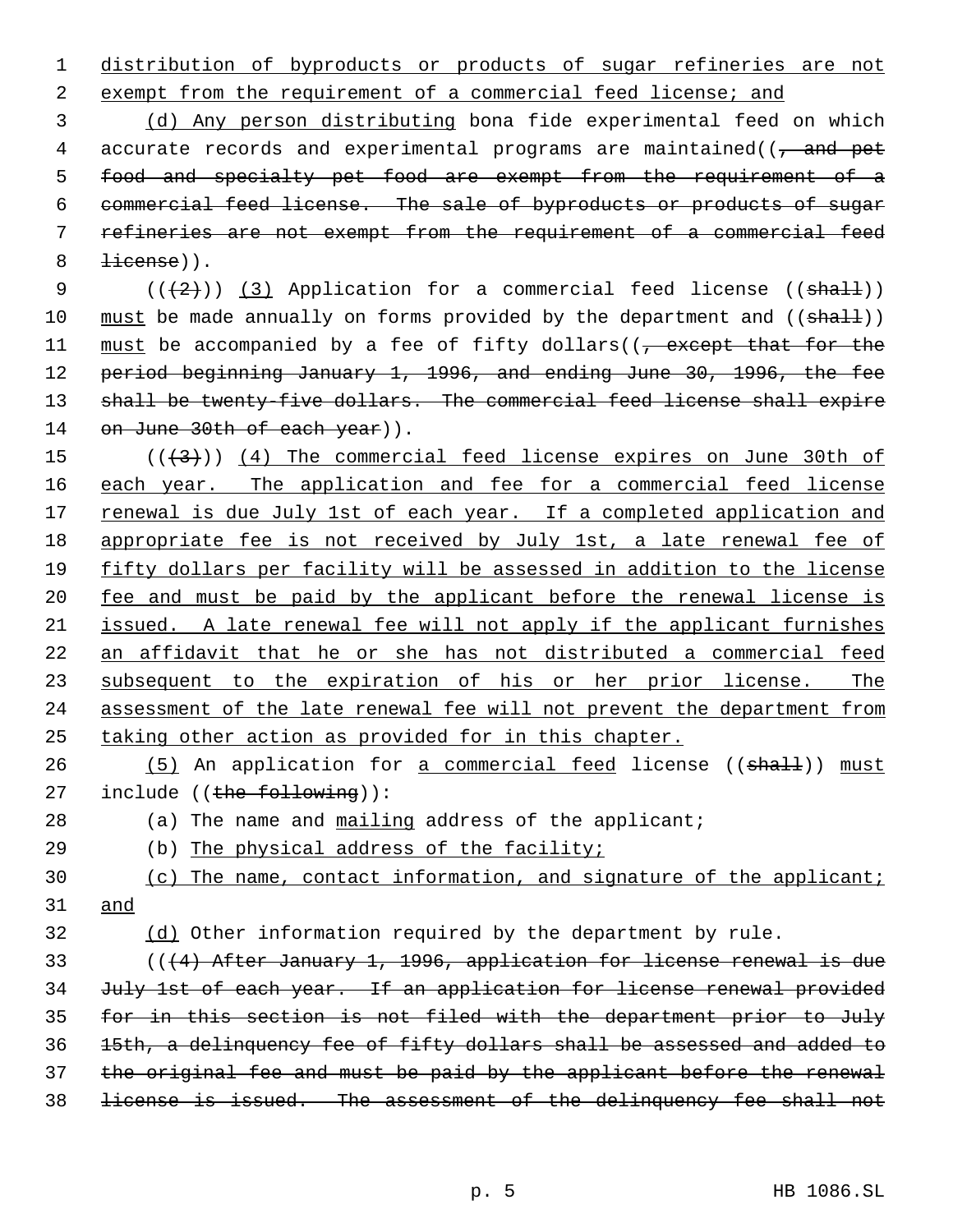1 prevent the department from taking other action as provided for in this 2 chapter. The penalty does not apply if the applicant furnishes an 3 affidavit that he or she has not distributed a commercial feed 4 subsequent to the expiration of his or her prior license.

 $(5+)$ ) (6) The department may deny a license application if the applicant is not in compliance with this chapter or applicable rules, 7 and may ((revoke)) cancel a license if the licensee is not in compliance with this chapter or applicable rules. Prior to denial or 9 ((revocation)) cancellation of a license, the department shall provide notice and an opportunity to correct deficiencies. If an applicant or licensee fails to correct the deficiency, the department shall deny or 12 ((revoke)) cancel the license. If aggrieved by the decision, the applicant or licensee may request a hearing as authorized under chapter 34.05 RCW.

15  $((+6))$   $(7)$  Notwithstanding the payment of a  $((de \text{deltinguency}))$  late 16 renewal fee, it is a violation to distribute a commercial feed by an 17 unlicensed person, and nothing in this chapter ((shall)) prevents the 18 department from imposing a penalty authorized by this chapter for the 19 violation.

20  $((\langle 7 \rangle)(8)$  The department may under conditions specified by rule, 21 request ((copies)) submission of labels and labeling in order to 22 determine compliance with the provisions of this chapter.

23 **Sec. 3.** RCW 15.53.9014 and 1995 c 374 s 36 are each amended to 24 read as follows:

25 (1) ((Each pet food and specialty pet food shall be registered with 26 the department and such registration shall be renewed annually before 27 such commercial feed may be distributed in this state.) A person may 28 not distribute in this state a pet food or specialty pet food that has 29 not been registered by the department.

30 (2) ((The)) All applications for registration ((of pet food and 31 specialty pet food shall be)) must be submitted on forms provided by 32 the department and (( $shall$  be accompanied by the fees in subsection  $(3)$ 33 of this section. Registrations expire on June 30th of each year.

34 (3) Pet food and specialty pet food registration fees are as 35 follows:

36 (a) Each pet food and specialty pet food distributed in packages of 37 ten pounds or more shall be accompanied by a fee of eleven dollars,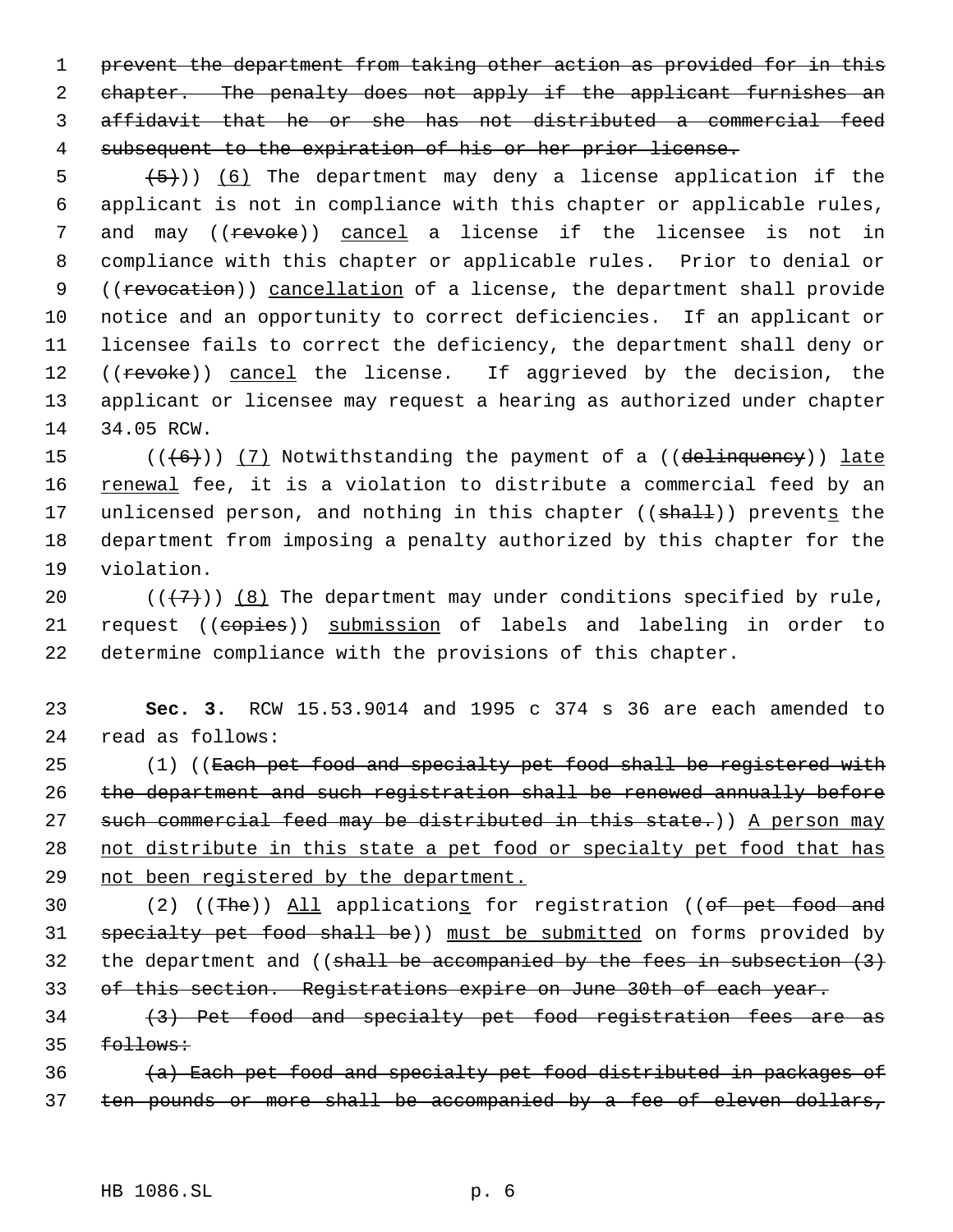1 except that for the period beginning January 1, 1996, and ending June 2 30, 1996, the fee shall be five dollars and fifty cents. If such commercial feed is also distributed in packages of less than ten pounds it shall be registered under (b) of this subsection. (b) Each pet food and specialty pet food distributed in packages of less than ten pounds shall be accompanied by a fee of forty-five

 dollars, except that for the period beginning January 1, 1996, and ending June 30, 1996, the fee shall be twenty-two dollars and fifty 9 cents. No inspection fee may be collected on pet food and specialty 10 pet food distributed in packages of less than ten pounds.

11 (4) The department may require that the application for registration of pet food and specialty pet food be accompanied by a 13 label and/or other printed matter describing the product.)) must include:

(a) The name and mailing address of the applicant;

(b) The physical address of the applicant;

17 (c) The name, contact information, and signature of the applicant;

 (d) Indication of the package sizes distributed for each product; and

(e) Other information required by the department by rule.

 (3) An application for registration must be accompanied by a label and other applicable printed matter describing the product and the following fees:

 (a) For those registrants whose names begin with a number or the 25 letters A through N:

26 (i) Eleven dollars per product for those products distributed only 27 in packages of ten pounds or more;

 (ii) Forty-five dollars per product for those products distributed in packages of less than ten pounds; or

 (iii) Forty-five dollars per product for those products distributed both in packages of less than ten pounds and packages of ten pounds or more.

- (b) For those registrants whose names begin with the letters O through Z:
- (i) Twenty-two dollars per product for those products distributed only in packages of ten pounds or more;
- (ii) Ninety dollars per product for those products distributed in packages of less than ten pounds; or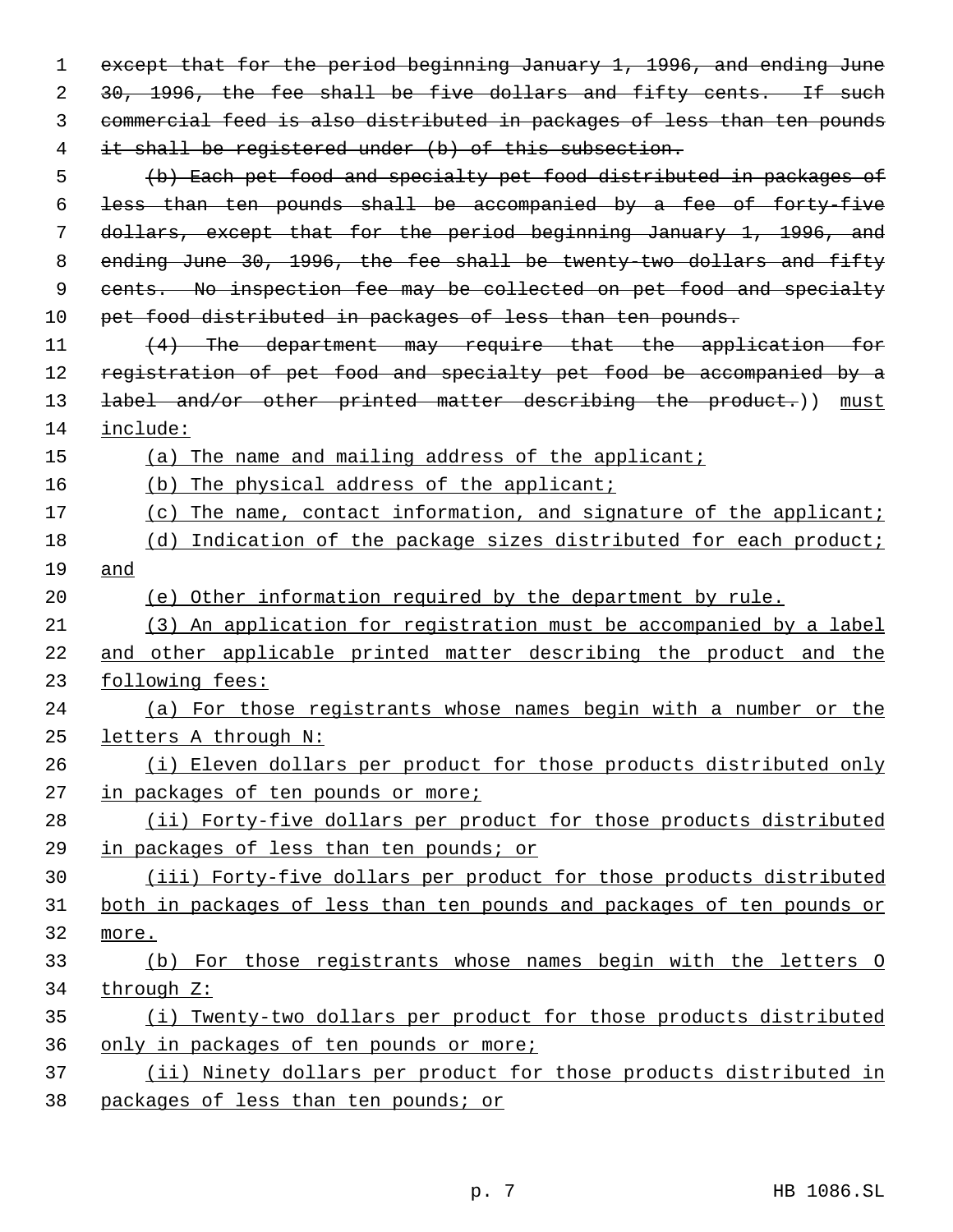1 (iii) Ninety dollars per product for those products distributed 2 both in packages of less than ten pounds and packages of ten pounds or 3 more.

 4 (4)(a) All registrations issued by the department to a registrant 5 whose name begins with a number or the letters A through N expire July 6 1, 2006.

 7 (b) All registrations issued by the department to a registrant 8 whose name begins with the letters 0 through Z expire July 1, 2007.

9 (5) A distributor ((shall not be)) is not required to register a 10 pet food or specialty pet food that is already registered under (( $t$ he 11 provisions of)) this chapter, as long as it is distributed with the 12 original label.

13 (6) Changes in the guarantee of either chemical or ingredient 14 composition of a pet food or specialty pet food registered under ((the 15 provisions of)) this chapter may be permitted if there is satisfactory 16 evidence that such changes would not result in a lowering of the feed 17 value of the product for the purpose for which it was designed.

18 (7) The department ((is authorized to refuse)) may deny 19 registration of any ((application)) pet food or speciality pet food not 20 in compliance with ((the provisions of)) this chapter and ((any)) its 21 rules ((adopted under this chapter and to)). The department may cancel 22 any registration subsequently found to be not in compliance with ((any 23 provisions of)) this chapter and ((any)) its rules ((adopted under this 24 chapter)). Prior to ((refusal)) denial or cancellation of a 25 registration, the applicant or registrant of an existing registered pet 26 food or specialty pet food  $((shall))$  must be notified of the reasons 27 and given an opportunity to amend the application to comply. If the 28 applicant does not make the necessary corrections, the department 29 ((shall refuse to register the feed)) will deny or cancel the 30 registration. The applicant or registrant of an existing registered 31 pet food or specialty pet food may request a hearing as provided for in 32 chapter 34.05 RCW.

33 (8) ((After January 1, 1996,)) Application for renewal of 34 registration is due July 1st of each ((year)) registration period. If 35 an application for renewal ((of the registration provided for in this 36 section)) is not ((filed prior to July 15th of any one year, a 37 penalty)) received by the department by the due date, a late fee of ten 38 dollars per product (( $shall$  be assessed and)) is added to the original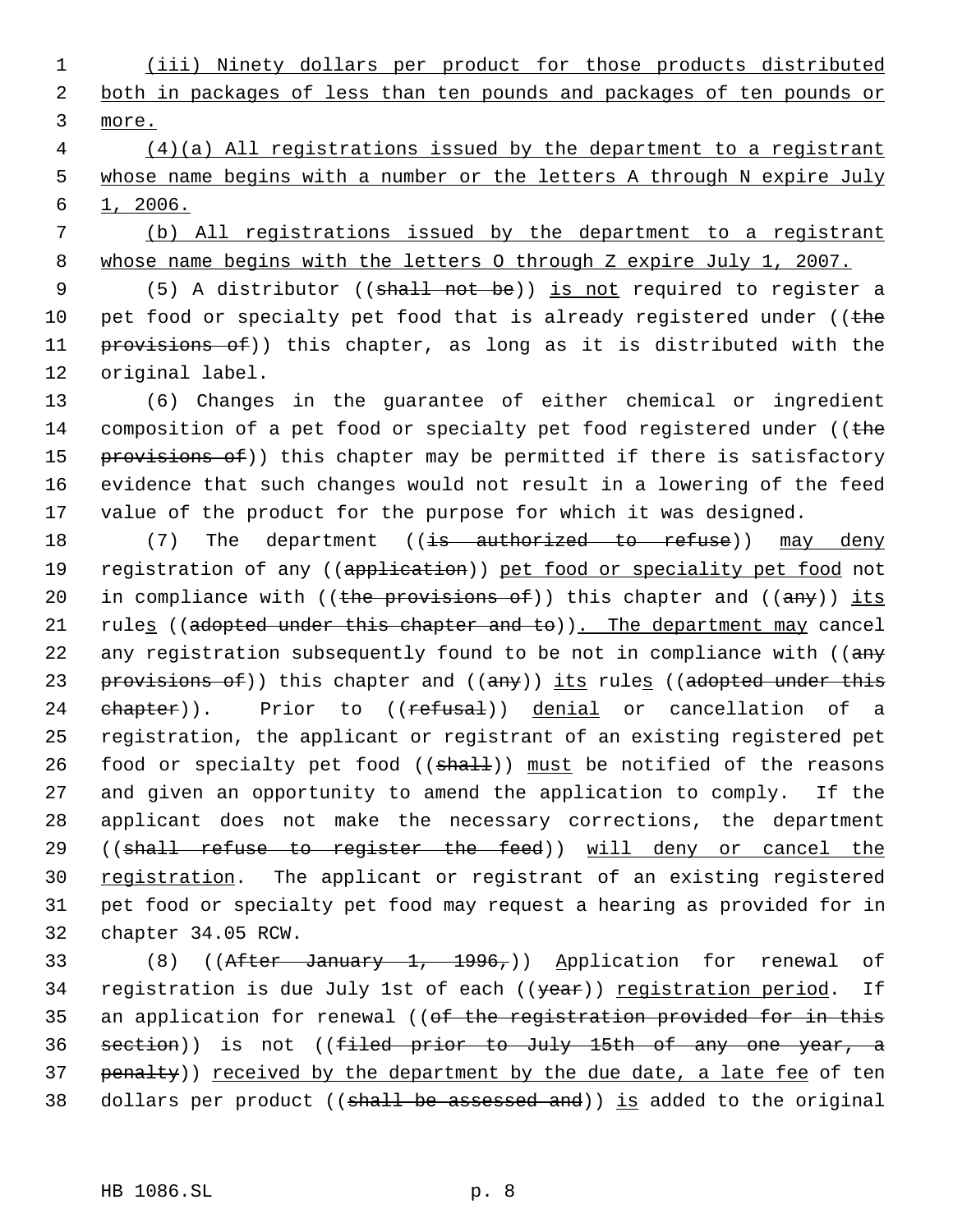1 fee and ((shall)) must be paid by the applicant before the renewal 2 registration may be issued((, unless)). A late fee will not apply if 3 the applicant furnishes an affidavit that he or she has not distributed 4 this feed subsequent to the expiration of ((his or her)) the prior 5 registration. Payment of a late fee does not prevent the department 6 from imposing a penalty authorized by this chapter for the violation.

 7 (((9) It is a violation of this chapter to distribute an 8 unregistered pet food or specialty pet food. Payment of a delinquency 9 fee shall not prevent the department from imposing a penalty authorized 10 by this chapter for the violation.))

11 **Sec. 4.** RCW 15.53.9014 and 1995 c 374 s 36 are each amended to 12 read as follows:

13 (1) ((Each pet food and specialty pet food shall be registered with 14 the department and such registration shall be renewed annually before 15 such commercial feed may be distributed in this state.)) A person may 16 not distribute in this state a pet food or specialty pet food that has 17 not been registered by the department.

18 (2) ((The)) All applications for registration ((of pet food and 19 specialty pet food shall be)) must be submitted on forms provided by 20 the department and (( $shall$  be accompanied by the fees in subsection  $(3)$ 21 of this section. Registrations expire on June 30th of each year.

22 (3) Pet food and specialty pet food registration fees are as 23 follows:

24 (a) Each pet food and specialty pet food distributed in packages of 25 ten pounds or more shall be accompanied by a fee of eleven dollars, 26 except that for the period beginning January 1, 1996, and ending June 27 30, 1996, the fee shall be five dollars and fifty cents. If such 28 commercial feed is also distributed in packages of less than ten pounds 29 it shall be registered under (b) of this subsection.

 (b) Each pet food and specialty pet food distributed in packages of less than ten pounds shall be accompanied by a fee of forty-five dollars, except that for the period beginning January 1, 1996, and ending June 30, 1996, the fee shall be twenty-two dollars and fifty cents. No inspection fee may be collected on pet food and specialty pet food distributed in packages of less than ten pounds.

36 (4) The department may require that the application for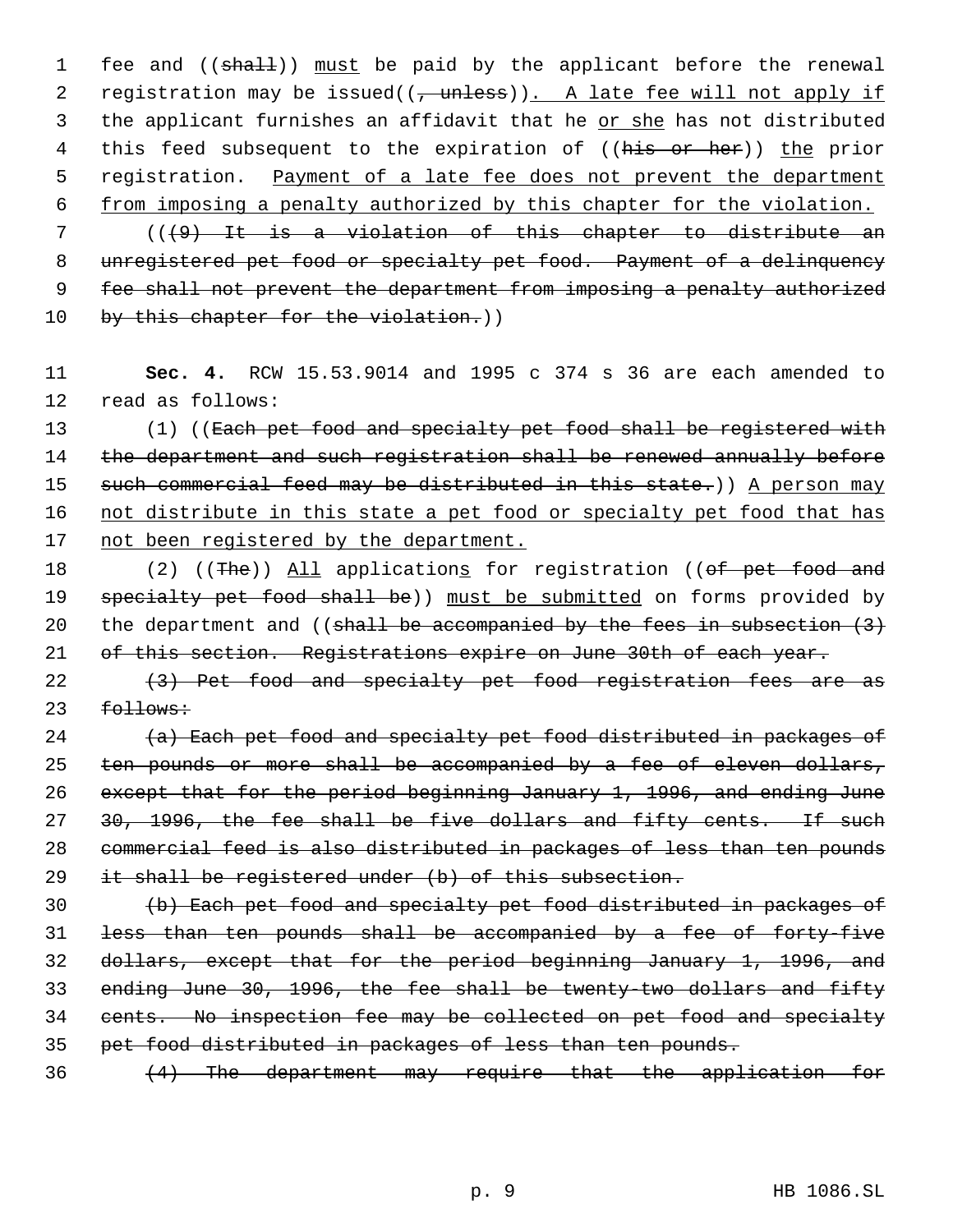1 registration of pet food and specialty pet food be accompanied by a 2 label and/or other printed matter describing the product.)) must 3 include: 4 (a) The name and mailing address of the applicant; 5 (b) The physical address of the applicant; 6 (c) The name, contact information, and signature of the applicant; 7 (d) Indication of the package sizes distributed for each product; 8 and 9 (e) Other information required by the department by rule. 10 (3) An application for registration must be accompanied by a label 11 and other applicable printed matter describing the product and the 12 following fees: 13 (a) Twenty-two dollars per product for those products distributed 14 only in packages of ten pounds or more; 15 (b) Ninety dollars per product for those products distributed in 16 packages of less than ten pounds; or 17 (c) Ninety dollars per product for those products distributed both 18 in packages of less than ten pounds and packages of ten pounds or more. 19 (4) Registrations are issued by the department for a two-year 20 period beginning on July 1st of a given year and ending twenty-four 21 months later on July 1st, except that registrations issued to a 22 registrant who applies to register an additional product during the 23 last twelve months of the registrant's period expire on the next July 24 1st. 25 (5) A distributor ((shall not be)) is not required to register a 26 pet food or specialty pet food that is already registered under (( $t$ he 27 provisions of)) this chapter, as long as it is distributed with the 28 original label. 29 (6) Changes in the guarantee of either chemical or ingredient 30 composition of a pet food or specialty pet food registered under (( $t$ he 31 provisions of)) this chapter may be permitted if there is satisfactory 32 evidence that such changes would not result in a lowering of the feed 33 value of the product for the purpose for which it was designed. 34 (7) The department ((is authorized to refuse)) may deny 35 registration of any ((application)) pet food or speciality pet food not 36 in compliance with ((the provisions of)) this chapter and ((any)) its 37 rules ((adopted under this chapter and to)). The department may cancel 38 any registration subsequently found to be not in compliance with ((any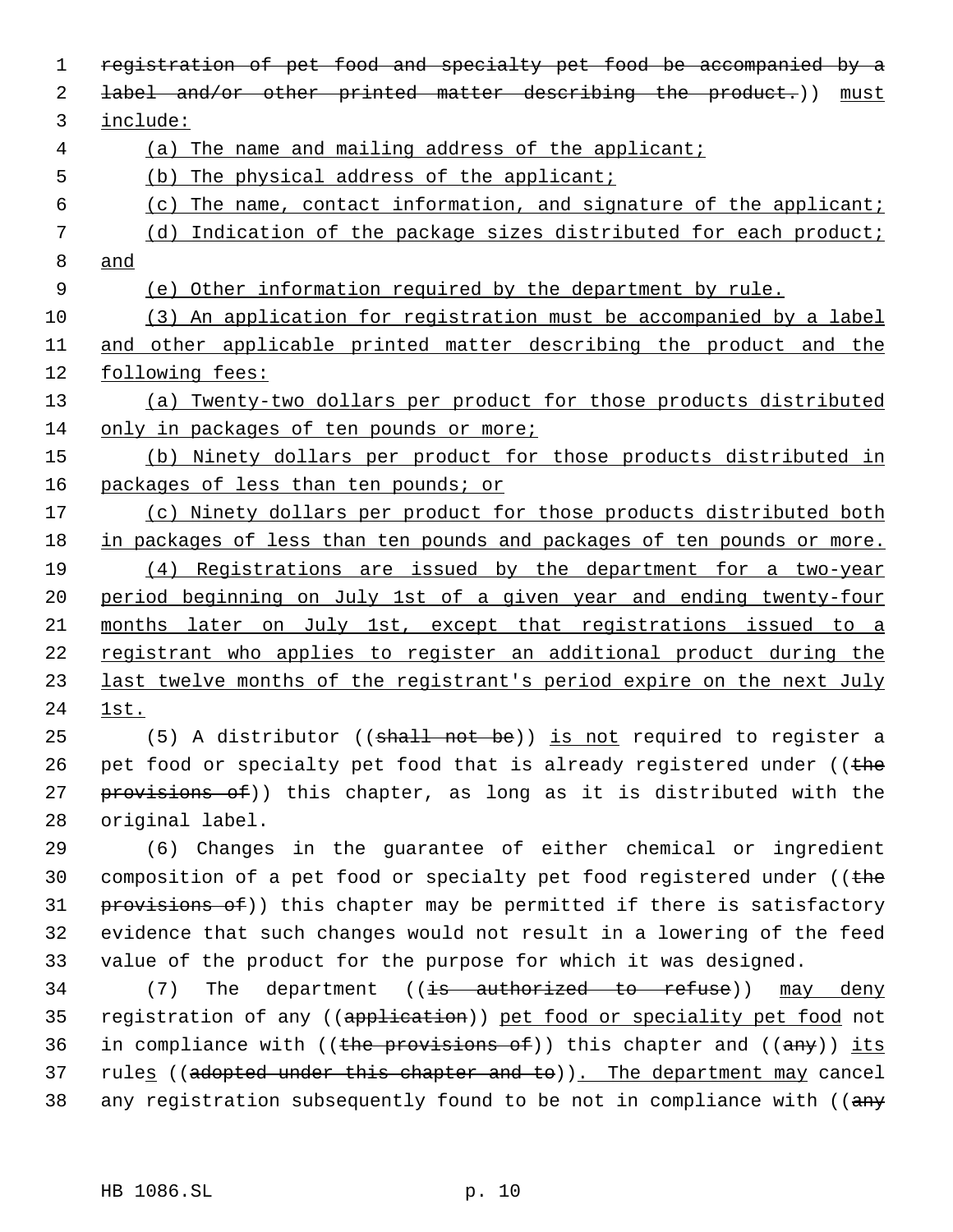1 provisions of)) this chapter and ((any)) its rules ((adopted under this 2 chapter)). Prior to ((refusal)) denial or cancellation of a 3 registration, the applicant or registrant of an existing registered pet 4 food or specialty pet food ((shall)) must be notified of the reasons 5 and given an opportunity to amend the application to comply. If the 6 applicant does not make the necessary corrections, the department 7 ((shall refuse to register the feed)) will deny or cancel the 8 registration. The applicant or registrant of an existing registered 9 pet food or specialty pet food may request a hearing as provided for in 10 chapter 34.05 RCW.

11 (8) ((After January 1, 1996,)) Application for renewal of 12 registration is due July 1st of each ((year)) registration period. If 13 an application for renewal ((of the registration provided for in this 14 section)) is not ((filed prior to July 15th of any one year, a penalty 15 of ten)) received by the department by the due date, a late fee of 16 twenty dollars per product ((shall be assessed and)) is added to the 17 original fee and ((shall)) must be paid by the applicant before the 18 renewal registration may be issued((, unless)). A late fee will not 19 apply if the applicant furnishes an affidavit that he or she has not 20 distributed this feed subsequent to the expiration of ((his or her)) 21 the prior registration. Payment of a late fee does not prevent the 22 department from imposing a penalty authorized by this chapter for the 23 violation.

 $24$  (( $\left(9\right)$  It is a violation of this chapter to distribute an 25 unregistered pet food or specialty pet food. Payment of a delinquency 26 fee shall not prevent the department from imposing a penalty authorized 27 by this chapter for the violation.))

28 NEW SECTION. **Sec. 5.** A new section is added to chapter 15.53 RCW 29 to read as follows:

30 (1) To become a responsible buyer, a commercial feed licensee must 31 apply for responsible buyer status on forms provided by the department. 32 The application must include:

33 (a) The name and mailing address of the licensee;

34 (b) The physical address of the licensee;

35 (c) The name, contact information, and signature of the applicant; 36 and

37 (d) Other information required by the department by rule.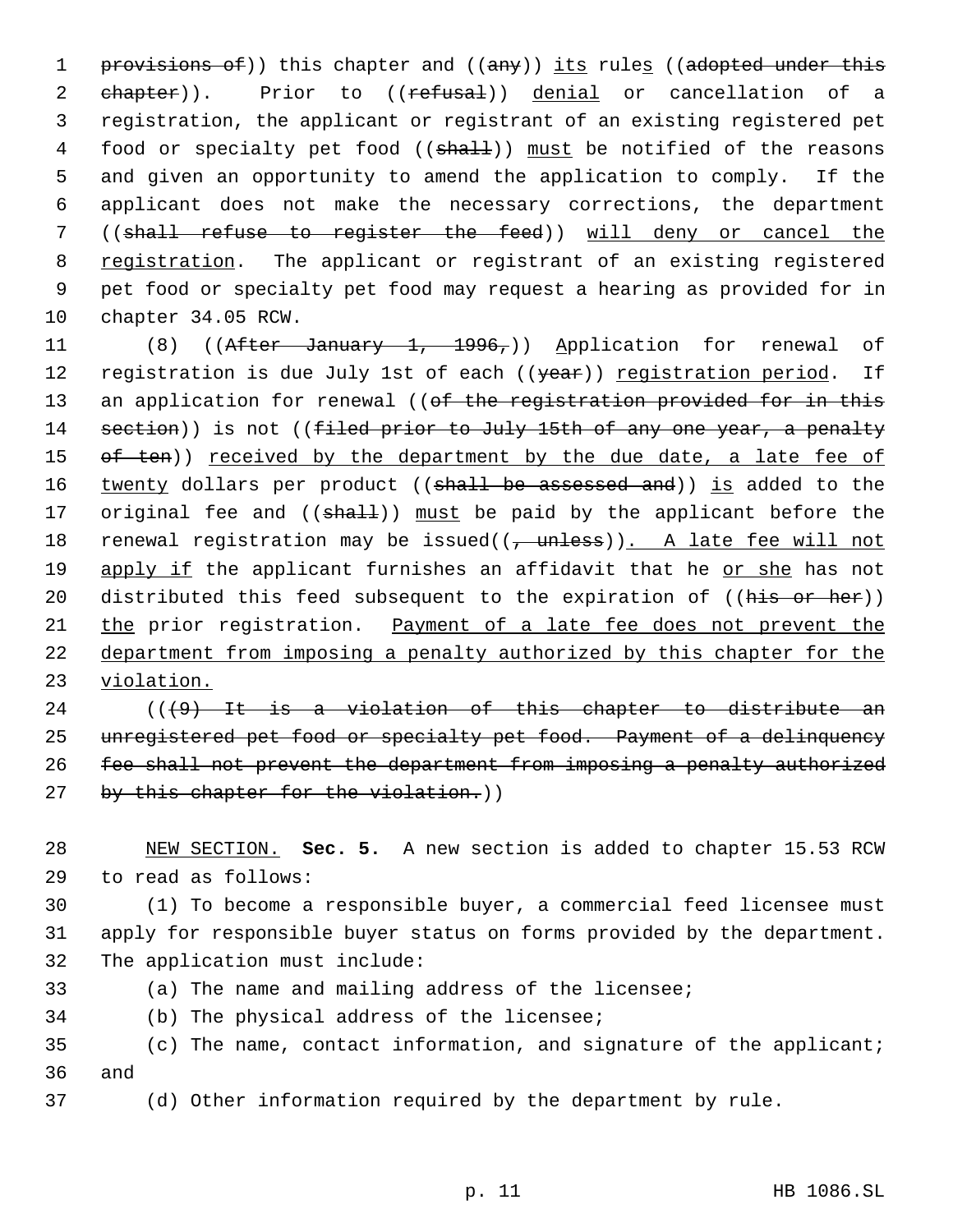(2) To be removed from responsible buyer status, the licensee must notify the department in writing. The licensee is not released from responsible buyer status until the department notifies the licensee in writing of such release.

 (3) The department will maintain a current list of all responsible buyers and make the list available on request.

 **Sec. 6.** RCW 15.53.9016 and 1995 c 374 s 37 are each amended to read as follows:

 (1) Any commercial feed, except a customer-formula feed, 10 distributed in this state  $((shall))$  must be accompanied by a legible label bearing the following information:

 (a) The product name and the brand name, if any, under which the commercial feed is distributed.

 (b) The guaranteed analysis stated in such terms as the department by rule determines is required to advise the user of the composition of the feed or to support claims made in the labeling. In all cases the substances or elements must be determinable by laboratory methods such as the methods published by the association of official analytical chemists.

 (c) The common or usual name of each ingredient used in the manufacture of the commercial feed, except as the department may, by regulation, permit the use of a collective term for a group of ingredients all of which perform the same function. An ingredient statement is not required for single standardized ingredient feeds which are officially defined.

26 (d) The name and principal mailing address of the manufacturer or the person responsible for distributing the commercial feed.

 (e) Adequate directions for use for all commercial feeds containing drugs and for all such other commercial feeds as the department may require by rule as necessary for their safe and effective use.

31 (f) Those precautionary statements ((as)) the department by rule determines are necessary for the safe and effective use of the commercial feed.

(g) The net weight as required under chapter 19.94 RCW.

 (2) When a commercial feed, except a customer-formula feed, is distributed in this state in bags or other containers, the label 37 ((shall)) must be placed on or affixed to the container; when a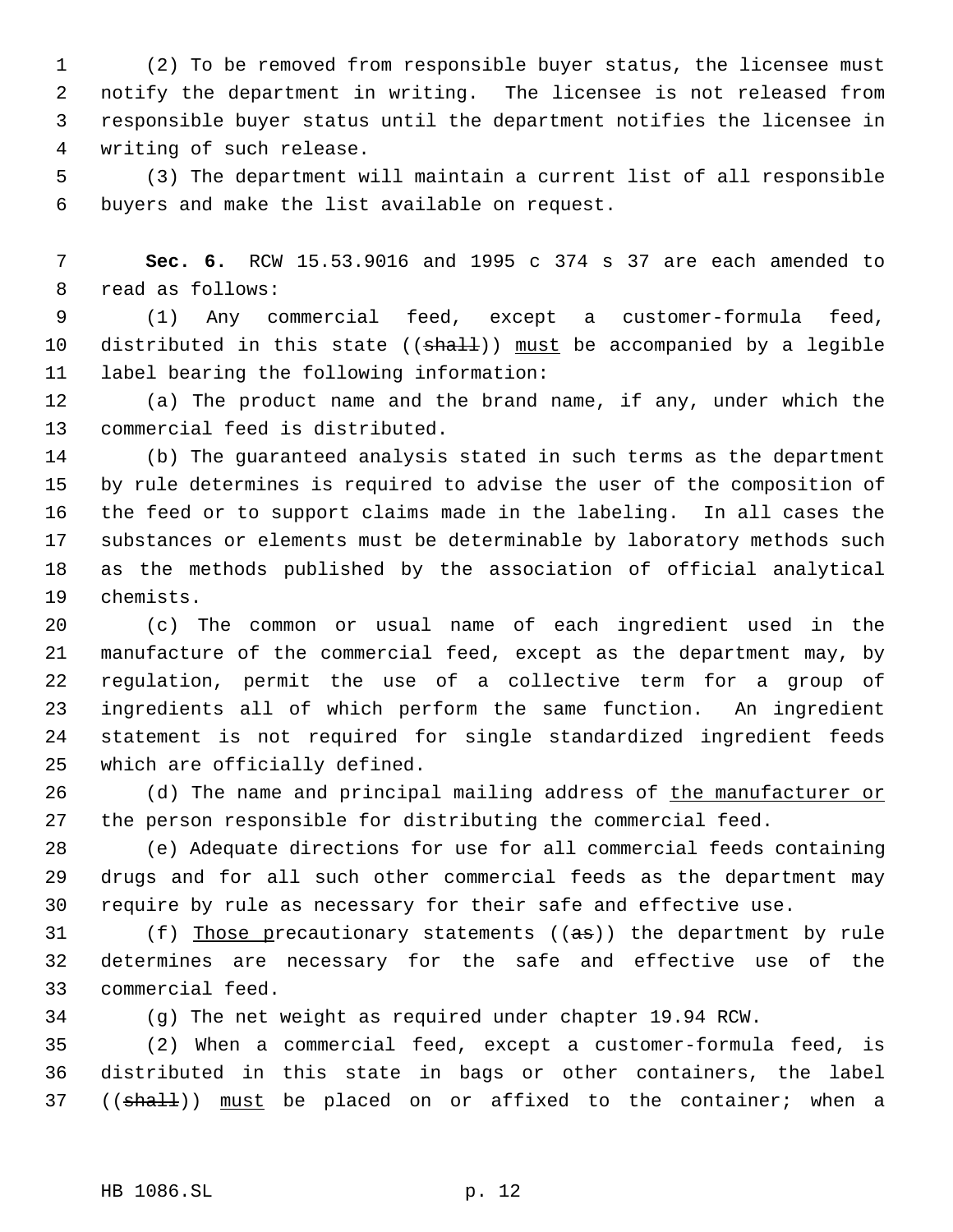commercial feed, except a customer-formula feed, is distributed in bulk 2 the label ((shall)) must accompany delivery and be furnished to the purchaser at time of delivery.

4 (3) A customer-formula feed ((shall)) must be labeled by shipping document. The shipping document, which is to accompany delivery and be 6 supplied to the purchaser at the time of delivery,  $((\text{shall}))$  must bear the following information:

8 (a) Name and address of the manufacturer;

(b) Name and address of the purchaser;

(c) Date of delivery;

 (d) Product name and the net weight as required under chapter 19.94 RCW;

 (e) Adequate directions for use for all customer-formula feeds containing drugs and for such other feeds as the department may require 15 by rule as necessary for their safe and effective use;

 (f) The directions for use and precautionary statements as required by subsection (1)(e) and (f) of this section; and

(g) If a drug containing product is used:

(i) The purpose of the medication (claim statement);

 (ii) The established name of each active drug ingredient and the level of each drug used in the final mixture expressed in accordance with rules established by the department.

 (4) The product name and quantity statement of each commercial feed and each other ingredient used in the customer formula feed must be on file at the plant producing the product. These records must be kept on 26 file for one year after the last sale. This information ((shall)) must be made available to the purchaser, the dealer making the sale, and the department on request.

 **Sec. 7.** RCW 15.53.9018 and 1995 c 374 s 38 are each amended to read as follows:

 (1) Every registrant or licensee must file a semiannual report on forms provided by the department setting forth the number of tons of commercial feed distributed in or into this state. The report must be 34 filed regardless of the amount of feed distributed or inspection fees owed. The report must include:

 (a) The name and mailing address of the registrant or licensee; (b) The physical address of the registrant or licensee;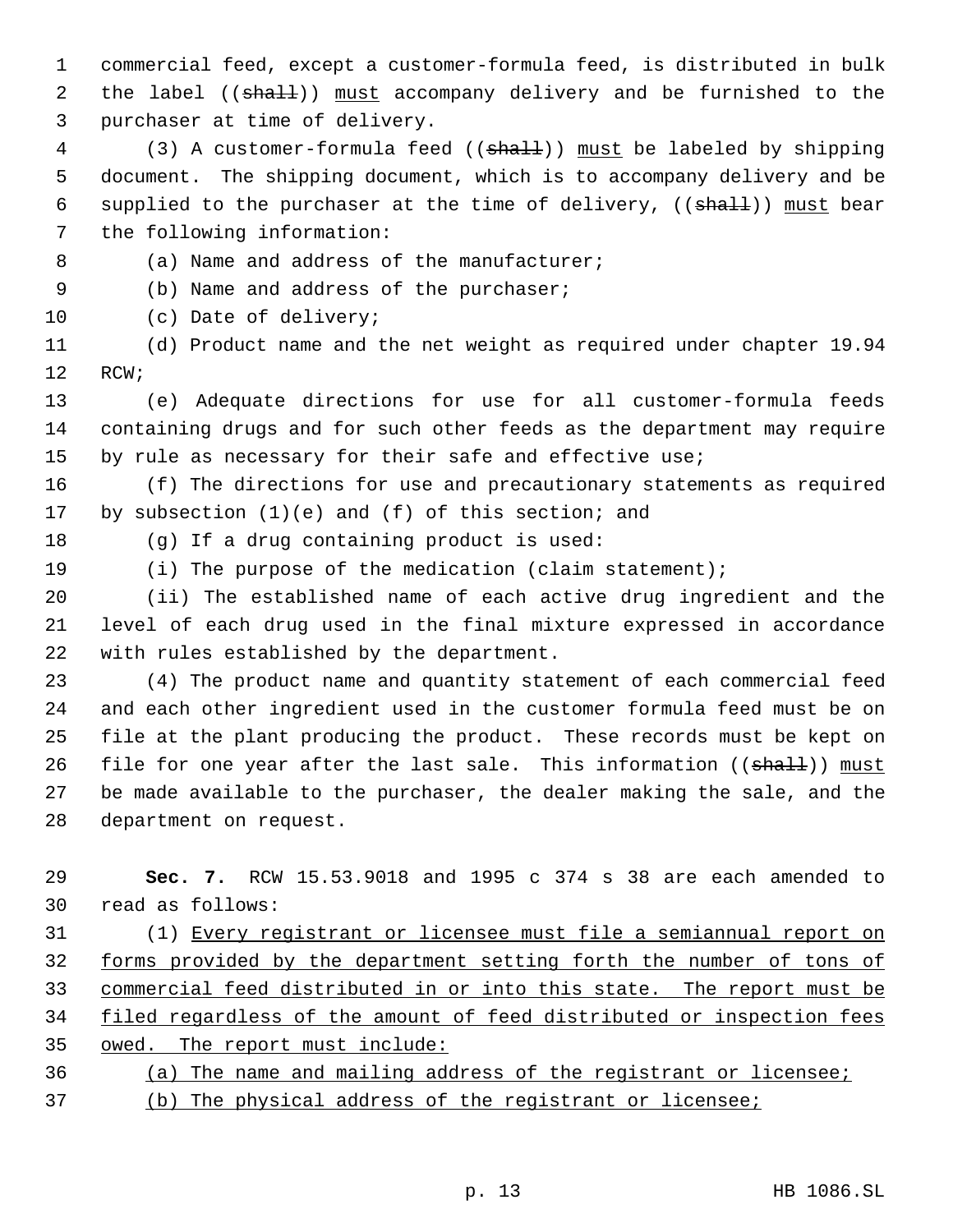1 (c) The name, contact information, and signature of the person 2 filing the report;

3 (d) The total number of tons distributed in or into this state;

 4 (e) The total number of tons on which the registrant or licensee is 5 paying;

 (f) If the registrant or licensee is not paying inspection fees on all commercial feed he or she distributed in or into this state, information regarding the registrants or licensees that are responsible for paying the inspection fees and the number of tons involved; and

10 (g) Other information required by the department by rule.

11  $(2)$  Except as provided in subsections  $((+4))$   $(3)$  through  $(5)$  of 12 this section, each initial distributor ((of a commercial feed in this 13 state shall)) or responsible buyer must pay to the department an 14 inspection fee on all commercial feed ((sold)) distributed by such 15 person during the ((year)) reporting period. The inspection fee 16 ((shall)) must accompany the report required in subsection (1) of this 17 section. The inspection fee shall be not less than four cents nor more 18 than twelve cents per ton as prescribed by the ((director)) department 19 by rule((: PROVIDED, That such)). These fees shall be used for 20 ((routine)) enforcement and administration of this chapter and its 21 rules ((adopted under this chapter)).

22  $((2)$  An inspection fee is not required for:  $(a)$  Commercial feed 23 distributed by a person having proof that inspection fees have been 24 paid by his or her supplier  ${(\text{manufacturer}) \cdot (\text{b})}$  commercial feed in 25 packages weighing less than ten pounds; (c) commercial feed for 26 shipment to points outside this state;))

27 (3) The initial distributor is not required to pay an inspection 28 fee for commercial feed he or she distributed to a responsible buyer.

29 (4) In a situation where a responsible buyer is distributing to 30 another responsible buyer, the inspection fee must be paid by the last 31 responsible buyer to distribute the commercial feed.

 (5) The initial distributor or responsible buyer is not required to pay an inspection fee for: (a) Pet food and specialty pet food distributed in packages weighing less than ten pounds; (b) distribution of bona fide experimental feeds on which accurate records and experimental programs are maintained; (c) commercial feed distributed 37 to points outside this state; and (d) food processing byproducts from fruit, vegetable, or potato processing plants, freezing or dehydrating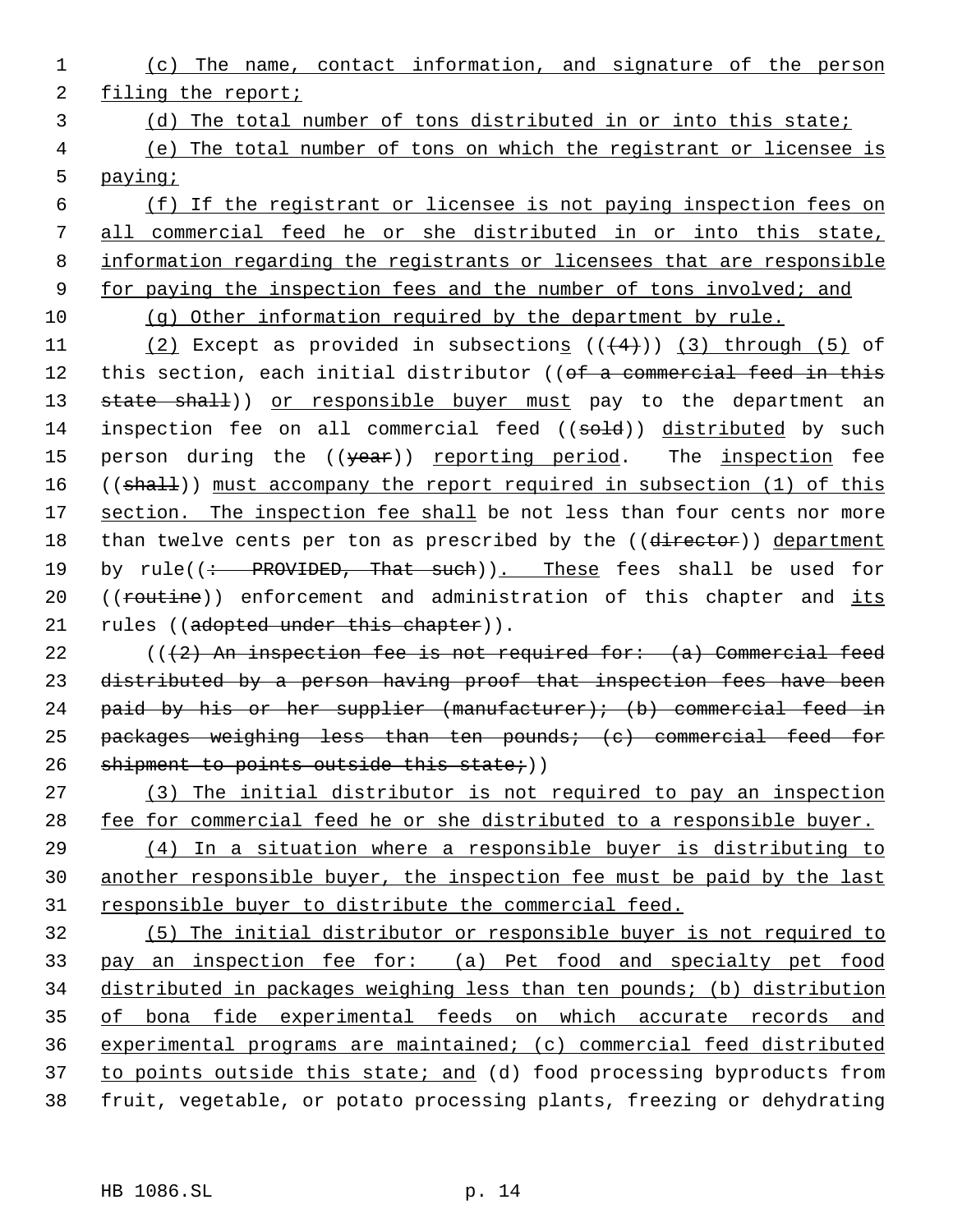1 facilities, or juice or jelly preserving plants( $(i - and (e)$  bona fide 2 experimental feeds on which accurate records and experimental programs 3 are maintained)).

 ( $(\frac{+3}{})$ ) (6) Tonnage will be reported and inspection fees will be 5 paid on (a) byproducts or products of sugar refineries; and (b) materials used in the preparation of pet foods and specialty pet food. (((4) When more than one distributor is involved in the distribution of a commercial feed, the initial distributor is responsible for reporting the tonnage and paying the inspection fee, 10 unless this sale or transaction is made to an exempt buyer.

11  $(5)$ )) (7)(a) Each person made responsible by this chapter for ((the 12 payment of)) filing a report or paying inspection fees ((for commercial 13 feed sold in this state shall file a report with the department on 14 January 1st and July 1st of each year showing the number of tons of 15 such commercial feed sold during the six calendar months immediately 16 preceding the date the report is due. The proper inspection fee shall 17 be remitted with the report. The person required to file the report 18 and pay the fee shall have a thirty-day period of grace immediately 19 following the day the report and payment are due to file the report, 20 and pay the fee. Upon permission of the department, an annual 21 statement under oath may be filed by any person distributing within the 22 state less than one hundred tons for each six-month period during any 23 year, and upon filing such statement such person shall pay the 24 inspection fee at the rate provided for in subsection (1) of this 25 section. The minimum inspection fee shall be twelve dollars and fifty 26 cents for each six-month reporting period or twenty-five dollars if 27 reporting annually.

 $(6)$ )) must do so according to the following schedule:

29 (i) For the period January 1st through June 30th of each year, the 30 report and inspection fees are due on July 31st of that year; and

31 (ii) For the period July 1st through December 31st of each year, 32 the report and inspection fees are due on January 31st of the following 33 year.

 (b) If a complete report is not received by the due date or the appropriate inspection fees are not received by the due date, the person responsible for filing the report or paying the inspection fee must pay a late fee equal to fifteen percent of the inspection fee owed 38 or fifty dollars, whichever is greater.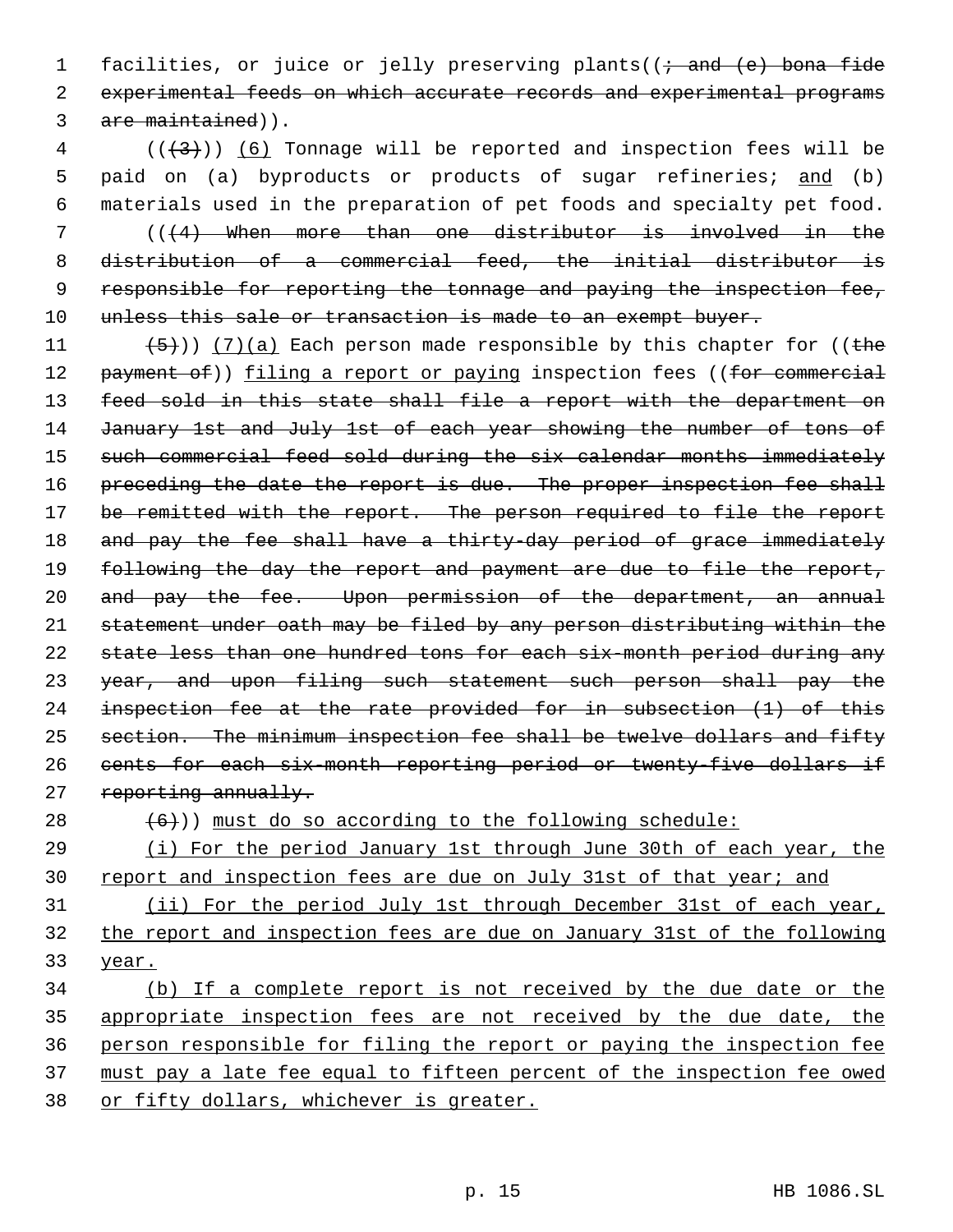(c) The department may cancel the registration of a person's commercial feed or may cancel a person's commercial feed license if 3 that person fails to pay the late fee. The applicant or licensee may request a hearing as authorized under chapter 34.05 RCW.

 5 (8) If inspection fees are owed, the minimum inspection fee is 6 twelve dollars and fifty cents.

 7 (9) For the purpose of ((determining accurate tonnage of commercial 8 feed distributed in this state or to identify or verify semiannual 9 tonnage reports, the department may require each registrant or 10 licensee, or both, to maintain records or file additional reports.

11  $(7)$ )) verifying the accuracy of reports and payment of appropriate 12 inspection fees, the department may examine, at reasonable times ((the 13 records maintained under this section. Records shall)), a registrant's 14 or licensee's distribution records and may require each registrant or 15 licensee to maintain records or file additional reports. These records 16 must be maintained in usable condition by the registrant or licensee 17 for a period of  $((two))$  three years unless by rule this retention 18 period is extended and must be submitted to the department upon 19 request.

20 (((8) The registrant or licensee shall maintain records required 21 under this section and submit these records to the department upon 22 request.

 (9) Any person responsible for reporting tonnage or paying inspection fees who fails to do so before the thirty-first day following the last day of each reporting period, shall pay a penalty equal to fifteen percent of the inspection fee due or fifty dollars, 27 whichever is greater. The penalty, together with any delinquent 28 inspection fee is due before the forty-first day following the last day 29 of each reporting period. The department may cancel registration of a registrant or may revoke a license of a licensee who fails to pay the penalty and delinquent inspection fees within that time period. The applicant or licensee may request a hearing as authorized under chapter  $33 \frac{34.05 \text{ RCW}}{1000 \text{ RCW}}$ 

34 (10) The report required by subsection  $((+5+))$  (1) of this section 35 shall not be a public record, and  $($   $i$ t is a misdemeanor for any person 36 to divulge)) any information given in such report which would reveal 37 the business operation of the person making the report( $\left(\div\right)$  PROVIDED, 38 That nothing contained in this subsection shall be construed to prevent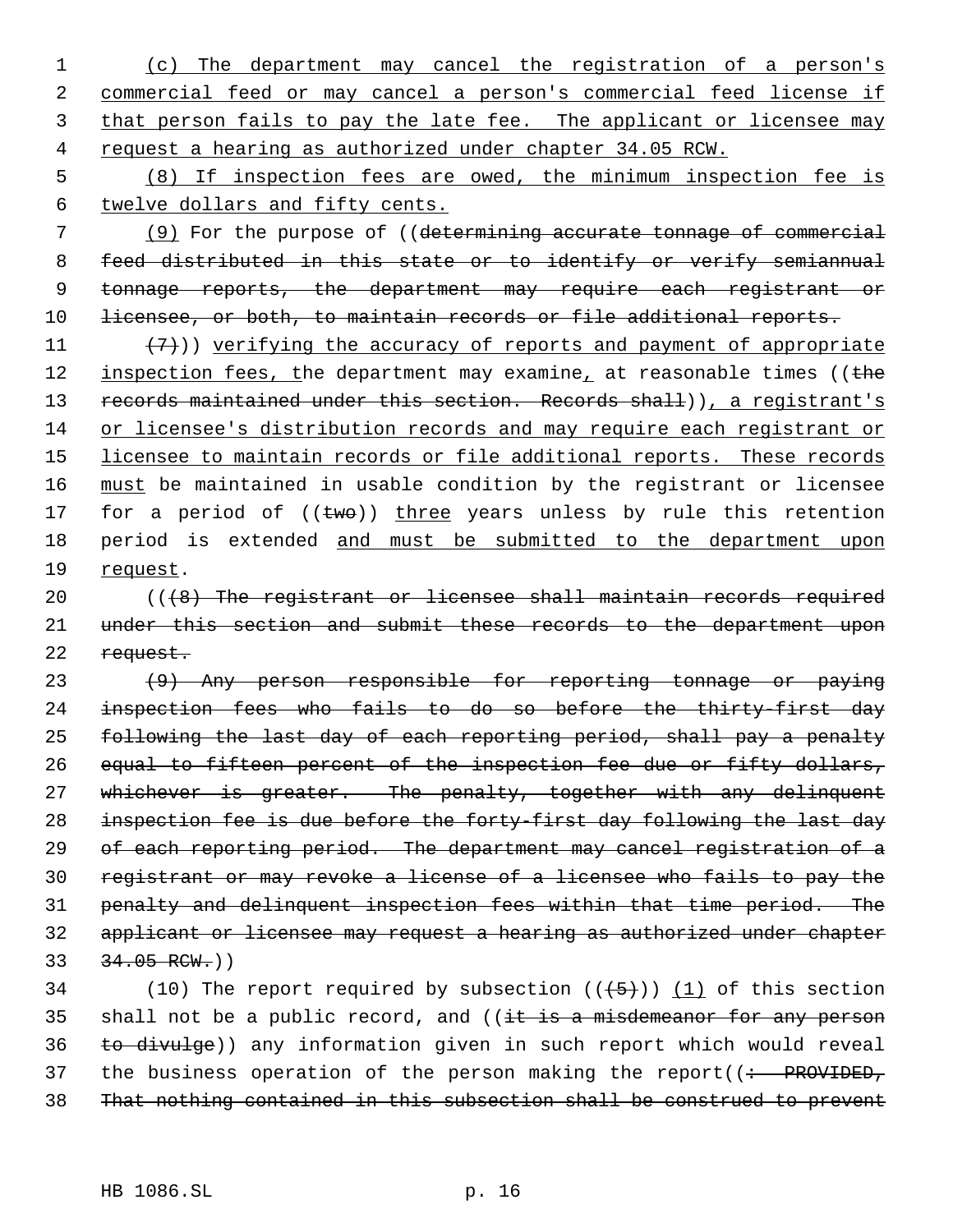1 or make unlawful)) is exempt from public disclosure under chapter 42.17 2 RCW, and information obtained by the department from other governmental agencies or other sources that is used to verify information received 4 in the report is exempt from public disclosure under chapter 42.17 RCW. However, this subsection does not prevent the use of information concerning the business operation of a person if any action, suit, or proceeding instituted under the authority of this chapter, including any civil action for collection of unpaid inspection fees, which action is hereby authorized and which shall be as an action at law in the name of the director of the department.

11 (11) Any commercial feed ((purchased)) obtained by a consumer or contract feeder outside the jurisdiction of this state and brought into this state for use is subject to all the provisions of this chapter, including inspection fees.

 **Sec. 8.** RCW 15.53.9024 and 1995 c 374 s 41 are each amended to read as follows:

 (1) For the purpose of enforcement of this chapter, and in order to determine whether its provisions have been complied with, including whether an operation is subject to such provisions, inspectors duly designated by the director, upon presenting appropriate credentials, and a written notice to the owner, operator, or agent in charge, are 22 authorized (a) to enter, during normal business hours, (( $a$  factory, 23 warehouse, or establishment)) any facility within the state in which commercial feeds are manufactured, transloaded, processed, packed, 25 distributed, or held for distribution, or to enter a vehicle being used to transport or hold such feeds; and (b) to inspect at reasonable times 27 and within reasonable limits and in a reasonable manner, ((such 28 factory, warehouse, establishment)) the facilities, or vehicles and all pertinent equipment, finished and unfinished materials, containers, 30 ((and)) labeling, and records. The inspection may include the verification of only such records, and production and control 32 procedures as may be necessary to determine compliance with (( $t$ he current good manufacturing practice regulations established under RCW 15.53.902(9) and rules adopted under good manufacturing practices for 35 feeds to include nonmedicated feeds)) this chapter and its rules.

 (2) A separate notice shall be given for each such inspection, but a notice is not required for each entry made during the period covered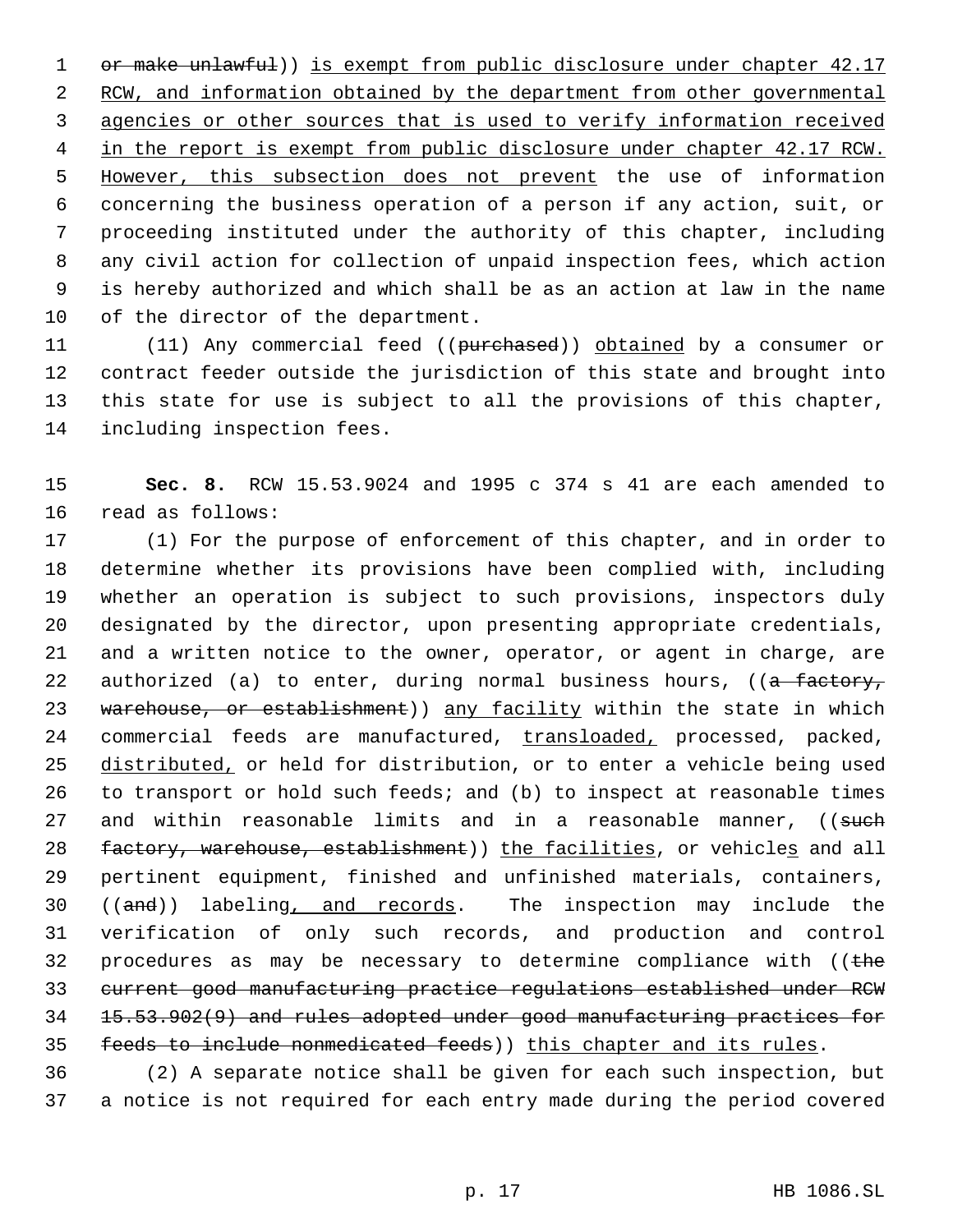by the inspection. Each such inspection shall be commenced and completed with reasonable promptness. Upon completion of the inspection, the person in charge of the facility or vehicle shall be so notified.

 (3) If the inspector or employee making such inspection of a ((factory, warehouse, or other establishment)) facility or vehicle has obtained a sample in the course of the inspection, upon completion of the inspection and prior to leaving the premises, he or she shall give to the owner, operator, or agent in charge, a receipt describing the samples obtained.

11 (4) If the owner of a ((factory, warehouse, or establishment)) 12 facility or vehicle described in subsection (1) of this section, or his or her agent, refuses to admit the director or his or her agent to inspect in accordance with subsections (1) and (2) of this section, the director or his or her agent is authorized to obtain from any court of competent jurisdiction a warrant directing such owner or his or her agent to submit the premises described in the warrant to inspection.

 (5) For the enforcement of this chapter, the director or his or her duly assigned agent is authorized to enter upon any public or private premises including any vehicle of transport during regular business hours to have access to, and to obtain samples, and to examine records relating to distribution of commercial feeds.

 (6) Sampling and analysis shall be conducted in accordance with methods published by the association of official analytical chemists, or in accordance with other generally recognized methods.

 (7) The results of all analyses of official samples shall be forwarded by the department to the person named on the label and to the purchaser, if known. If the inspection and analysis of an official sample indicates a commercial feed has been adulterated or misbranded and upon request within thirty days following the receipt of the analysis, the department shall furnish to the registrant or licensee a portion of the sample concerned. If referee analysis is requested, a portion of the official sample shall be furnished by the department and shall be sent directly to an independent lab agreed to by all parties.

 (8) The department, in determining for administrative purposes whether a feed is deficient in any component, shall be guided solely by the official sample as defined in RCW 15.53.901(20) and obtained and analyzed as provided for in this section.